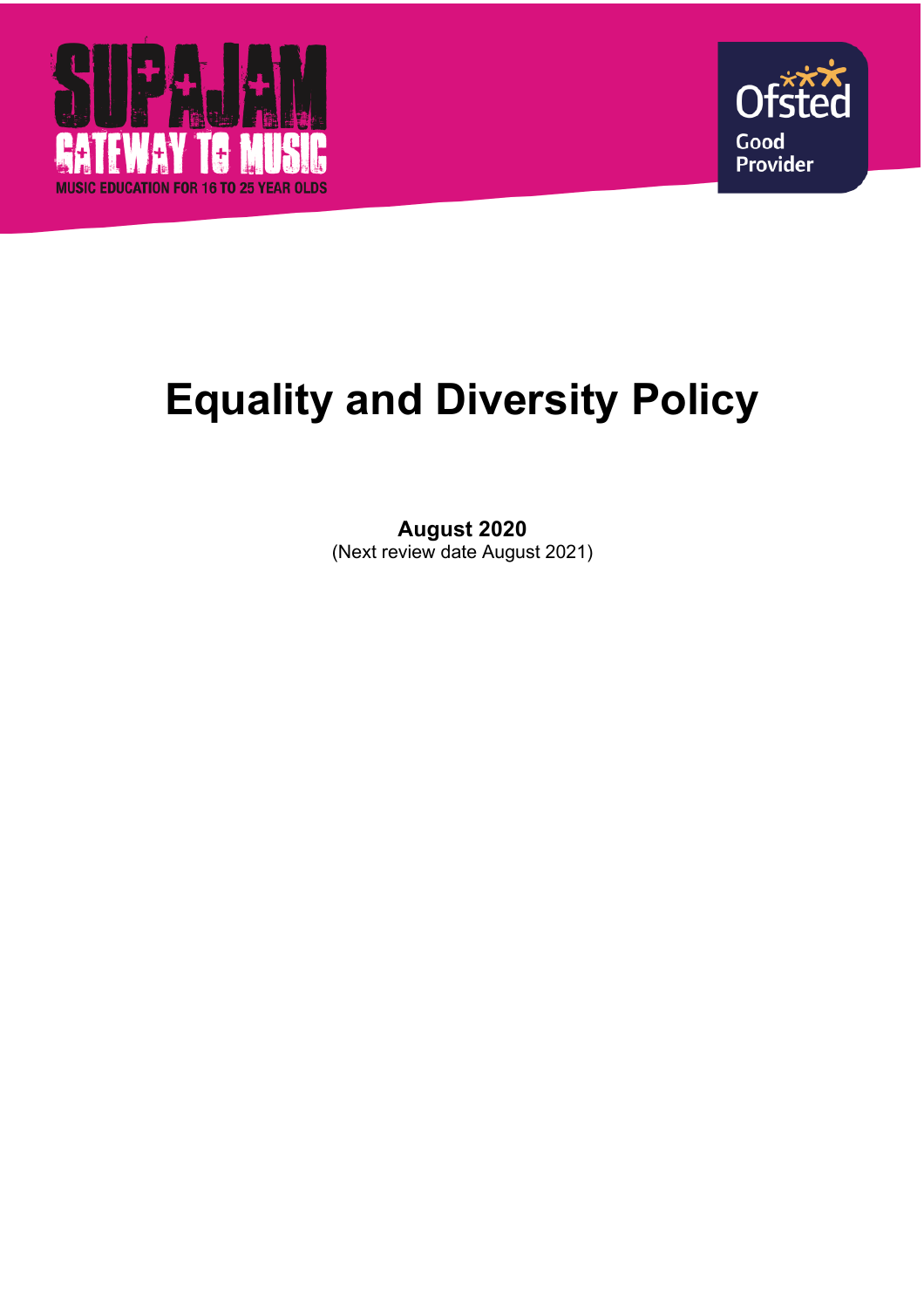#### 1. **Introduction**

- 1.1. SupaJam Education in Music and Media is committed to encouraging equality and diversity among our workforce, eliminating unlawful discrimination.
- 1.2. The aim is for our workforce and student body to be truly representative of all sections of society, and for every person to feel respected and able to give their best.
- 1.3. The organisation in providing education and training is also committed against unlawful discrimination of staff, students, guests of SupaJam or members of the public.

## 2. **Purpose of the policy**

- 2.1.The policy's purpose is to set the standard of:
	- providing equality, fairness and respect for all in our employment or care, whether temporary, part-time or full-time;
	- not unlawfully discriminating because of the Equality Act 2010 protected characteristics of age, disability, gender reassignment, marriage and civil partnership, pregnancy and maternity, race (including colour, nationality, and ethnic or national origin), religion or belief, sex (gender) and sexual orientation;
	- opposing and avoiding all forms of unlawful discrimination. For staff, this includes in pay and benefits, terms and conditions of employment, dealing with grievances and discipline, dismissal, redundancy, leave for parents, requests for flexible working, and selection for employment, promotion, training or other developmental opportunities. For students, this includes in terms and conditions of offering placements of study, dealing with grievances and discipline, requests for time away from their programme, support within their programme, progression through SupaJam or any other development opportunities.
- 2.2. SupaJam Education in Music and Media commits to:
	- encouraging equality and diversity in the workplace and learning environment as good practice and making business sense, where those with different backgrounds are able to offer wider experience and ideas to support the positive growth and development of the organisation;
	- creating a working and learning environment free from bullying, harassment, victimisation and unlawful discrimination, promoting dignity and respect for all, and where individual differences and the contributions of all staff and students are recognised and valued;
- 2.3. This commitment includes training managers and all other employees and education students about their rights and responsibilities under the equality policy.

## 3. **SupaJam and Staff Responsibilities**

- 3.1. All staff should understand that;
	- they, as well as their employer, can be held liable for acts of bullying, harassment, victimisation and unlawful discrimination, in the course of their employment, against fellow employees, customers, suppliers and the public.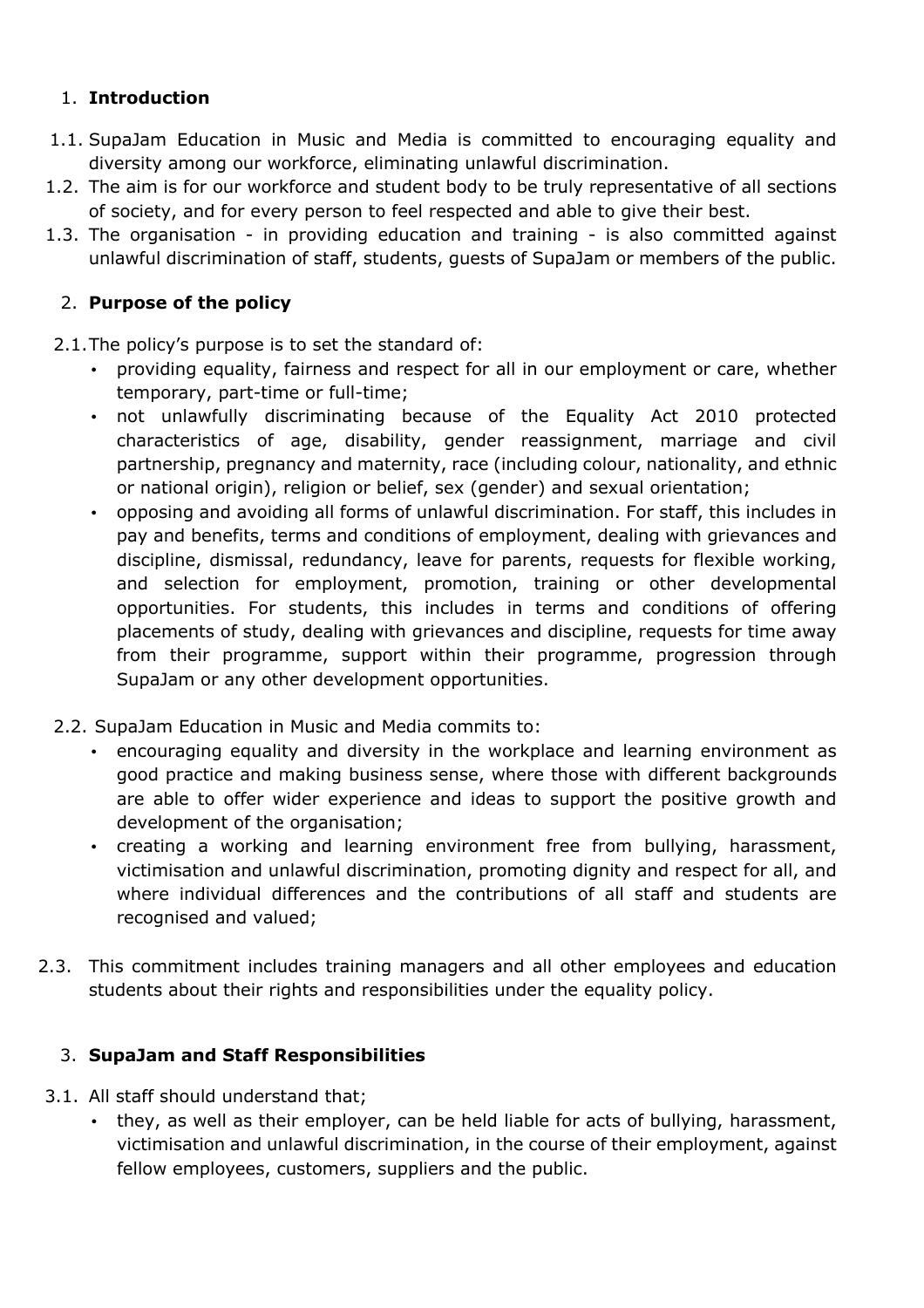- they will take seriously complaints of bullying, harassment, victimisation and unlawful discrimination by fellow employees, students, suppliers, visitors, the public and any others in the course of the organisation's work activities.
- Such acts will be dealt with as misconduct under the organisation's grievance and disciplinary procedures, and any appropriate action will be taken. Particularly serious complaints could amount to gross misconduct and lead to dismissal without notice.
- Sexual harassment may amount to both an employment rights matter and a criminal matter, such as in sexual assault allegations. In addition, harassment under the Protection from Harassment Act 1997 – which is not limited to circumstances where harassment relates to a protected characteristic – is a criminal offence.
- 3.2. SupaJam will provide opportunities for training, development and progress to all staff, who will be helped and encouraged to develop their full potential, so their talents and resources can be fully utilised to maximise the efficiency of the organisation.
- 3.3. Decisions concerning staff will be based on merit (apart from in any necessary and limited exemptions and exceptions allowed under the Equality Act).
- 3.4. SupaJam will review employment practices and procedures when necessary to ensure fairness, and also update them and the policy to take account of changes in the law.
- 3.5. The Senior Leadership Team will monitor the make-up of the workforce regarding demographic information such as age, gender, ethnic background, sexual orientation, religion or belief, and disability in encouraging equality and diversity, and in meeting the aims and commitments set out in the equality policy.
- 3.6. Monitoring will also include assessing how the equality policy and any supporting action plans are working in practice, reviewing them annually and considering taking actions to address any issues.

#### 4. **Student Responsibilities**

- 4.1. All students should understand that;
	- they can be held liable for acts of bullying, harassment, victimisation and unlawful discrimination
	- they will take seriously complaints of bullying, harassment, victimisation and unlawful discrimination
	- Such acts will be dealt with as misconduct under the organisation's Code of Behaviour for Students Policy, and any appropriate action will be taken. Particularly serious complaints could amount to gross misconduct and lead to permanent exclusion or become a criminal offence, which will be dealt with accordingly.
- 4.2. SupaJam will provide opportunities for training, development and progress to all students, who will be helped and encouraged to develop their full potential.
- 4.3. The Senior Leadership Team will monitor the make-up of the student body regarding demographic information such as age, gender, ethnic background, sexual orientation,